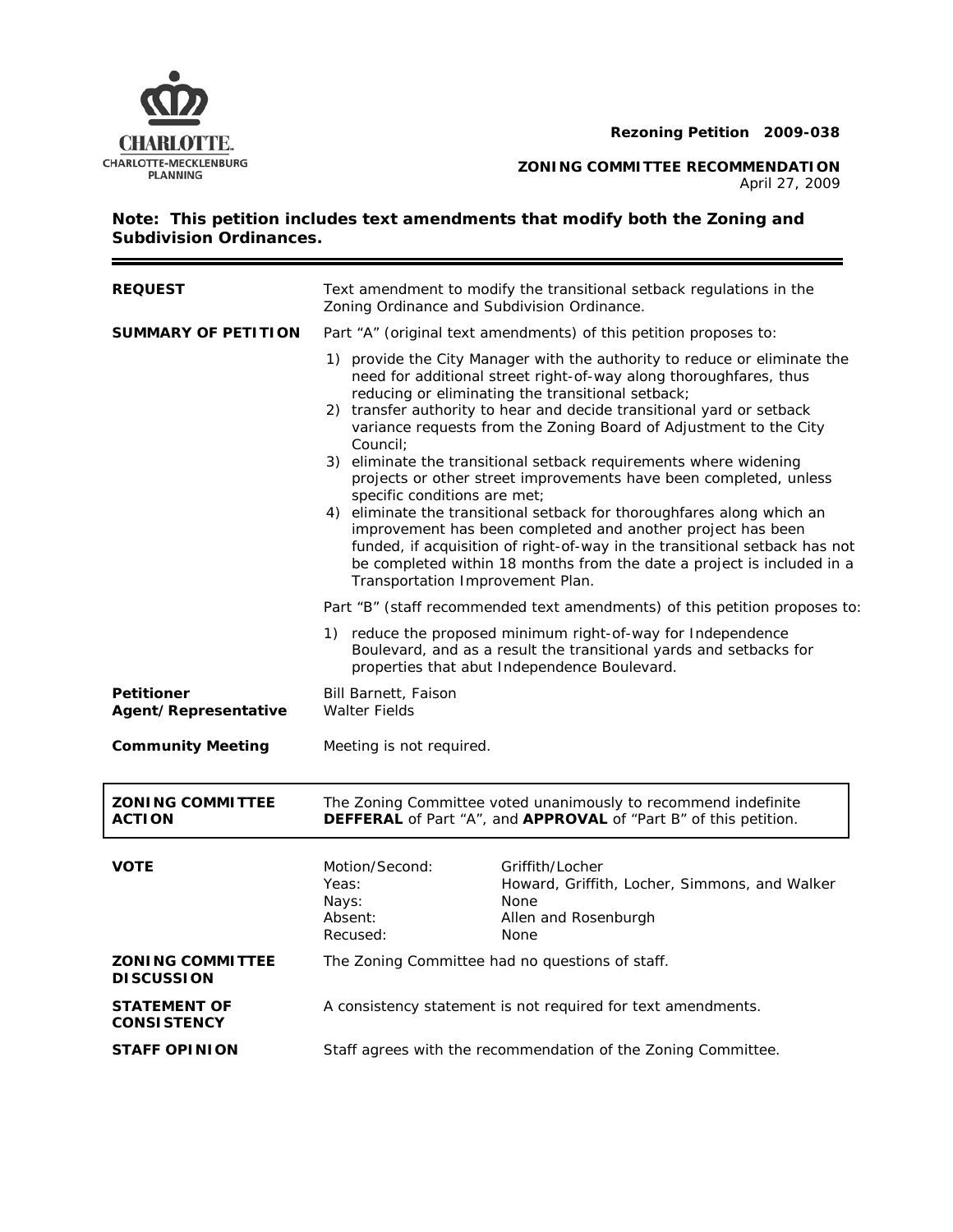# **FINAL STAFF ANALYSIS**

(Pre-Hearing Analysis online at www.rezoning.org)

### **PLANNING STAFF REVIEW**

### **Proposed Request Details**

Part "A" of the text amendments proposes the following modifications:

Provide the City Manager with the authority to reduce or eliminate the need for additional street right-of-way along thoroughfares, thus reducing or eliminating the transitional setback. Transfer authority to hear and decide variances to the transitional yard or setback requirements from the Zoning Board of Adjustment to City Council.

Propose that where widening projects or other street improvements have been completed, unless another project has been designed, funded for construction, and included in the City or State Transportation Improvement Plan, then the transitional setback requirements will no longer apply along that street.

Require the City or State Department of Transportation to acquire additional right-of-way within 18 months of the date that a project or improvements are included in the City or State Transportation Improvement Program. If the acquisition is not complete within 18 months, then the transitional setback will no longer apply

Part "B" of the text amendments proposes the following modifications:

Revise the proposed minimum right-of-way for Independence Boulevard and as a result the transitional yards and setbacks for properties that abut Independence Boulevard. The new proposed minimum transitional right-of-way would be reduced from 350 feet to 280 feet (140 feet on each side, measured from the centerline) for the portion of Independence Boulevard from W.T. Harris Boulevard southeast to the City limits, and to 250 feet (125 feet on each side, measured from the centerline) between Briar Creek and W.T. Harris Boulevard.

#### **Public Plans and Policies**

Part "A", the original text amendments, are inconsistent with adopted policies. Part "B", the staff text amendments are consistent with preliminary recommendations in the draft *Independence Boulevard Area Plan* currently in progress.

## **STAFF RECOMMENDATION (Updated)**

Staff agrees with the recommendation of the Zoning Committee.

## **PUBLIC INFRASTRUCTURE UPDATES** (see full department reports online)

#### **CDOT:**

CDOT has no issues with Part "B", but recommends deferral of the petition (Part "A") for the following reasons:

The transitional setback applies to every property, except those zoned UMUD, MUDD, UR, PED, TOD, and TS, with frontage on a thoroughfare in the City of Charlotte and its sphere of influence.

The transitional setback enhances the city's ability to create high quality streets over time; The transitional setback ensures that homes and businesses remain in compliance with zoning requirements as street improvements occur; and

CDOT would like time to evaluate the effects that any proposed ordinance changes could have on the city's ability to implement the Urban Street Design Guidelines and the Transportation Action Plan.

**Charlotte Fire Department:** No comments received.

**CATS:** No issues.

**Connectivity:** No issues.

**Schools:** CMS does not comment on text amendments.